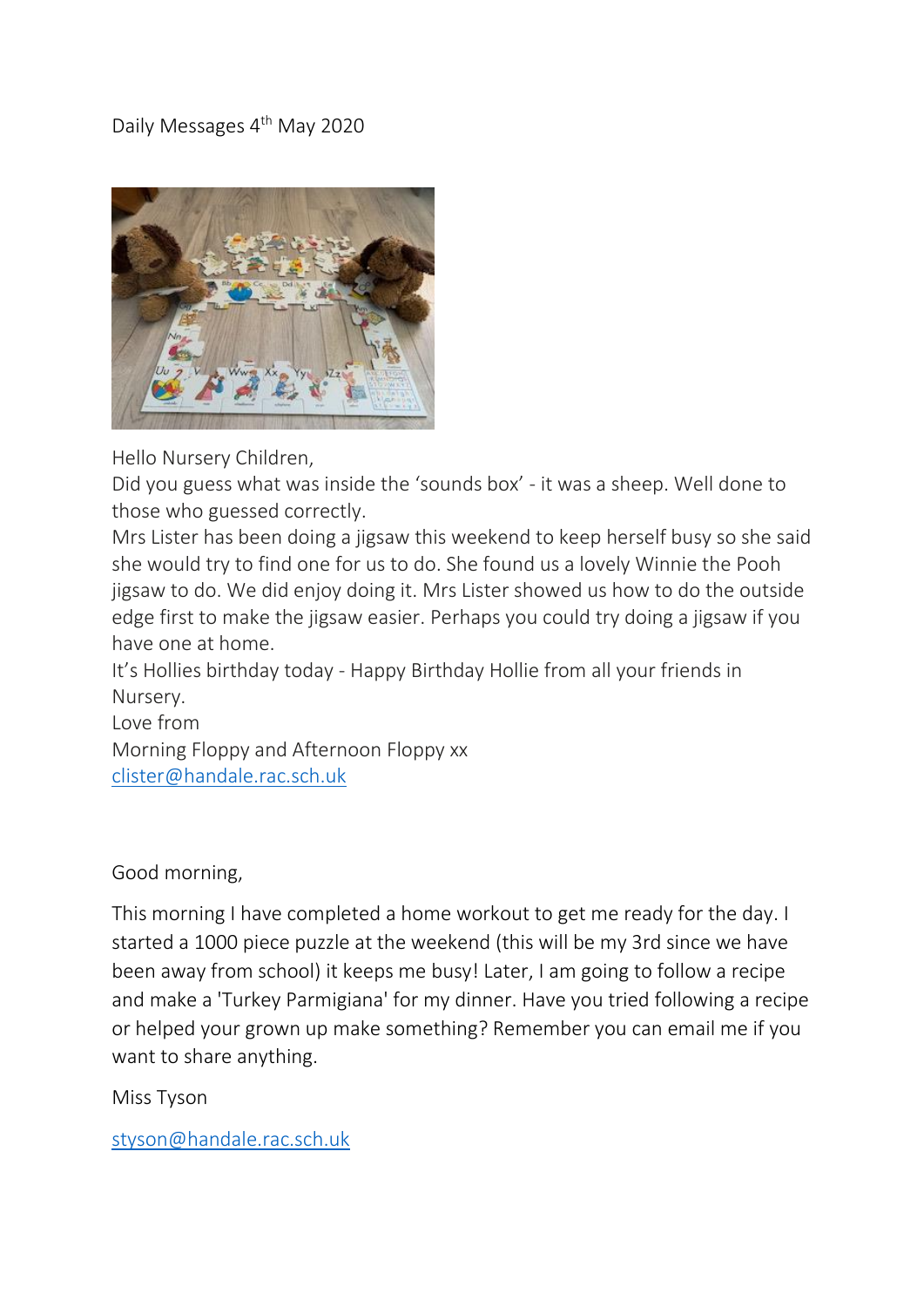Hello Year 2,

I hope you have all had a lovely weekend. I really enjoyed mine after a busy week at work, we went for a lovely bike ride on Saturday in the sunshine and I had lots of fun. Yesterday, we ordered fish and chips for tea and it was nice to enjoy something different and I didn't have to cook!

I am back at work today for another busy week, I am going to be very prepared for when you all return.

It was nice to hear from Jack on Friday, he has been working really hard on the reading comprehensions. Remember, reading is very important and you should be doing it every day at home.

Set yourself a timetable for the week and try to achieve your targets. It is very important that you keep working hard so you are ready for school when we return. If you need any help with anything, please send me an email and keep sending me your fantastic work as I thoroughly enjoy seeing what you have been up to.

Stay safe, miss you all, Miss Price xx

[rprice@handale.rac.sch.uk](mailto:rprice@handale.rac.sch.uk)

Good morning Year 1,

I hope you are well and you've had a lovely weekend. I've been out for a long walk and a run this weekend, thankfully before the thunder and lightning of yesterday! Did you have thunder and lightning? It was amazing, especially when it lit up the sky. What have you been doing to keep busy this weekend? Have you been relaxing and having some calm time?

I've just finished another book. I can't decide what to read next, there are so many choices! I've just had a look on Stockton libraries website. Even though the libraries are closed, they are offering lots of different activities on their website for children and adults to engage in. Have a look at Redcar and Cleveland libraries website to see what they have to offer too. Keep sending me your pictures and messages.

Take care, stay safe and keep active,

Love, Miss Khanam xx [rkhanam@handale.rac.sch.uk](mailto:rkhanam@handale.rac.sch.uk)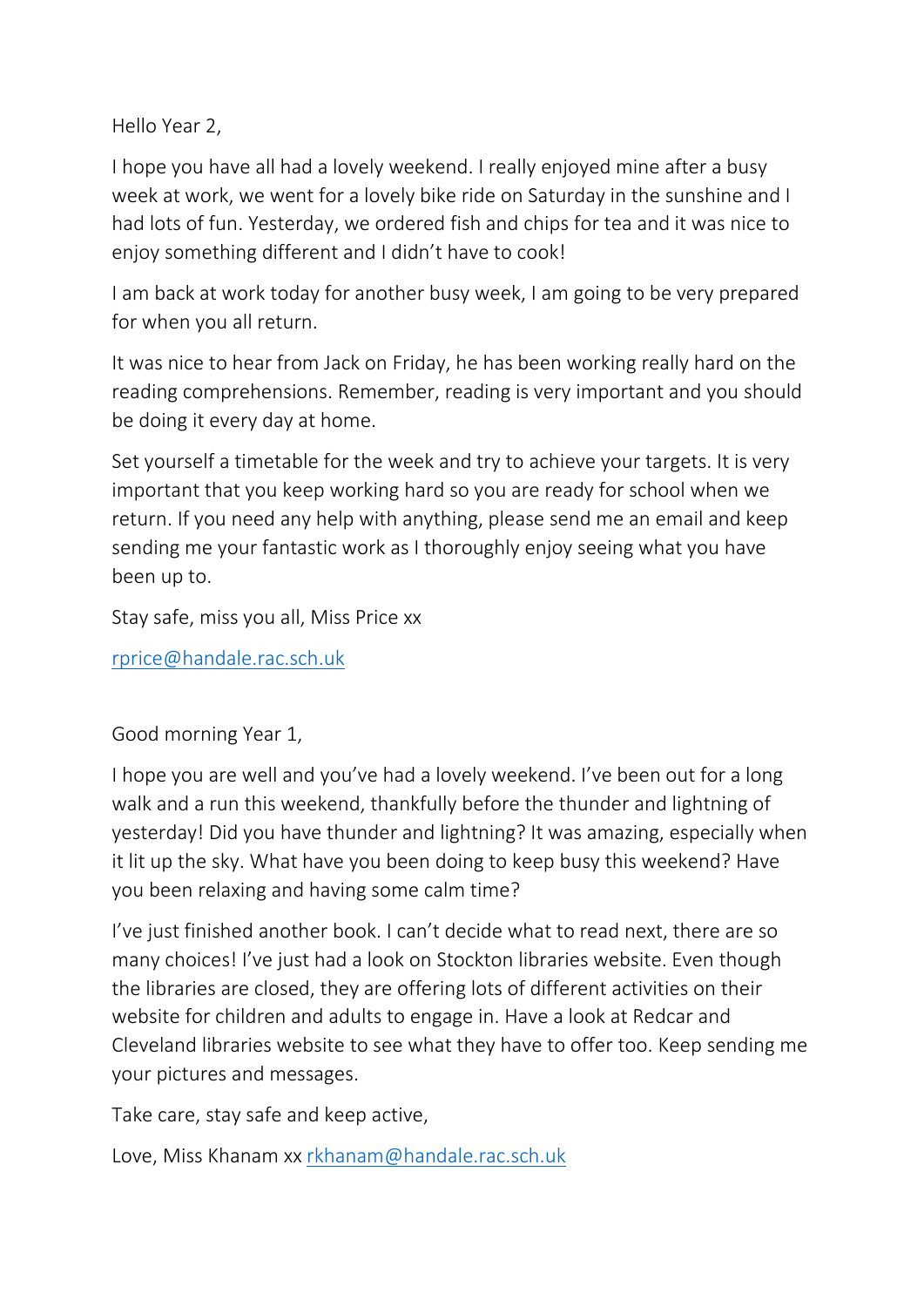## Hello Reception Children

Here we are at the beginning of another week in lockdown! I'm really hopeful that we will get some good news this week and we can, fingers crossed, prepare to come back together again.

I had a very busy weekend in the garden. I have planted lots of vegetables and made sure all my baskets and tubs are ready for the flowers to go into them. Mr. Skirving said we really need to paint the fence in the garden first before we hang baskets on it! So can you guess what I am going to be doing over the 'Bank Holiday' weekend! Yes painting the fence and then finally making the baskets and tubs look lovely with lots of flowers!

I wonder what you got up to over the weekend. Maybe you could draw me a picture and send it to me by email. That way I will be able to see what everyone has been doing. Don't forget to do some phonics work today and make sure you write a sentence too. Also order your numbers and then play a little game – ask someone in your house to 'mix up' some of the numbers. Now you impress them by putting the numbers back in the right order.

Take care of yourself and keep safe

With Love Mrs Skirving xx

[eskirving@handale.rac.sch.uk](mailto:eskirving@handale.rac.sch.uk)

Hi children,

Well another week begins, another week missing you all. I hope you have all had a nice weekend with your families at home and had a break from doing your homework packs! Today I'm having a day in the kitchen. I'm going to make some cakes (probably not as good as Eve's) and a pie for tea. Have you been baking anything at home? I'd love to see some pictures if you have. Don't forget to email me and keep in touch.

Hopefully see you all soon,

Miss Kendall x

[ekendall@handale.rac.sch.uk](mailto:ekendall@handale.rac.sch.uk)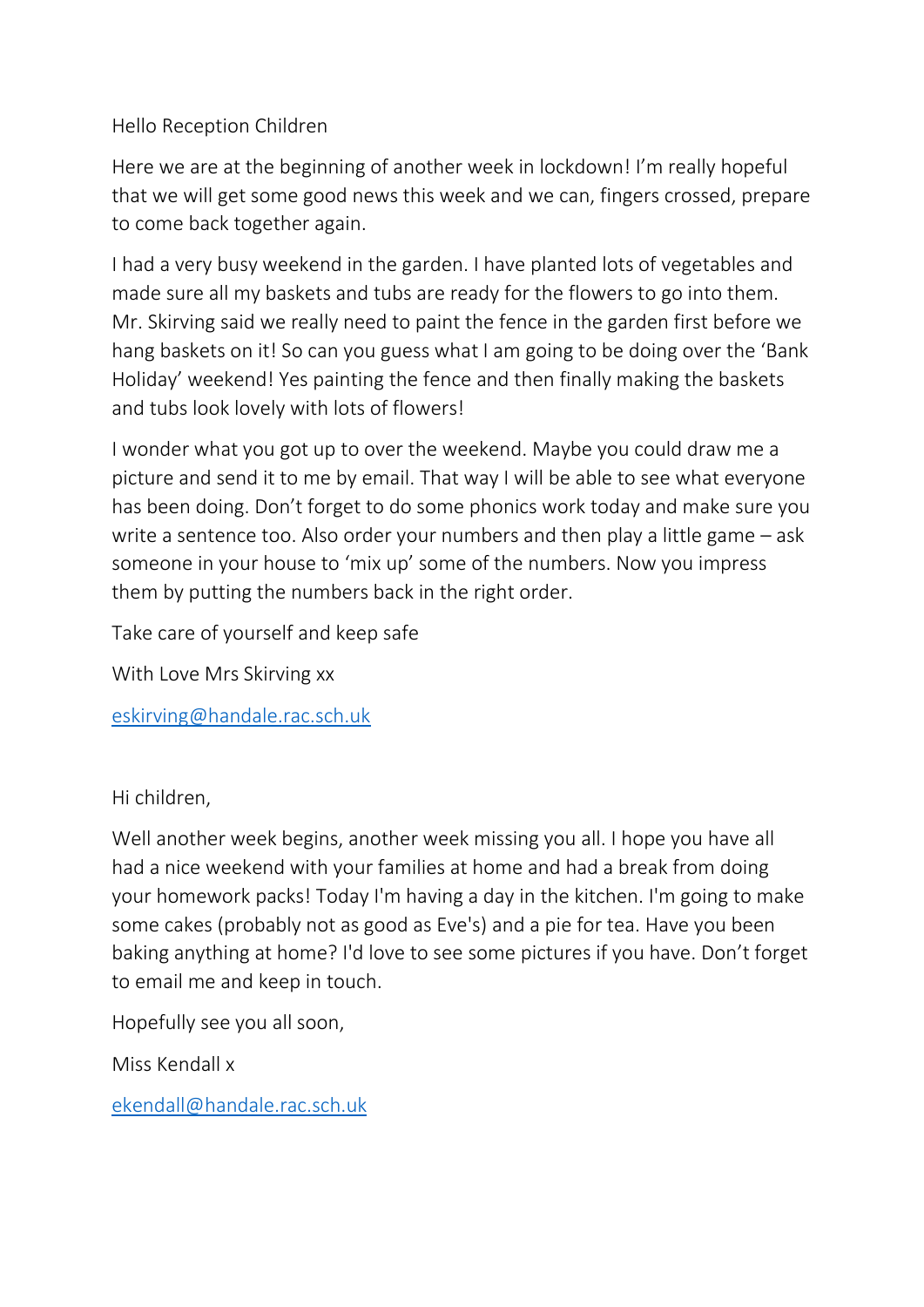Hello Year 3,

I hope you have all had an enjoyable weekend and are ready for another week of home learning.

What have you achieved at home today? Is there anything you have done that you are really proud of? I haven't received many emails since we came back from Easter. I really do love to see what you have been doing so do get in touch.

Today, I have completed some work for school, played with my daughters and I am going to try a new recipe out for tea. Have you tried any new recipes while you have been at home? I'd love to hear about what you made.

Keep working hard.

Mrs Porter

[rporter@handale.rac.sch.uk](mailto:rporter@handale.rac.sch.uk)

Hello Year 4,

I hope you are all ok. This morning I've been working on my laptop and now I am sat waiting for the delivery of my new phone. When Miss Price gets home from work, we are going to take our dog for a walk because I need my daily exercise and some fresh air. I hope you have had a lovely weekend and have started the week working hard.

Remember if you need support or help with anything, just send me an email and I will be happy to help.

Hope to see you all soon.

Mr Farrier

[rfarrier@handale.rac.sch.uk](mailto:rfarrier@handale.rac.sch.uk)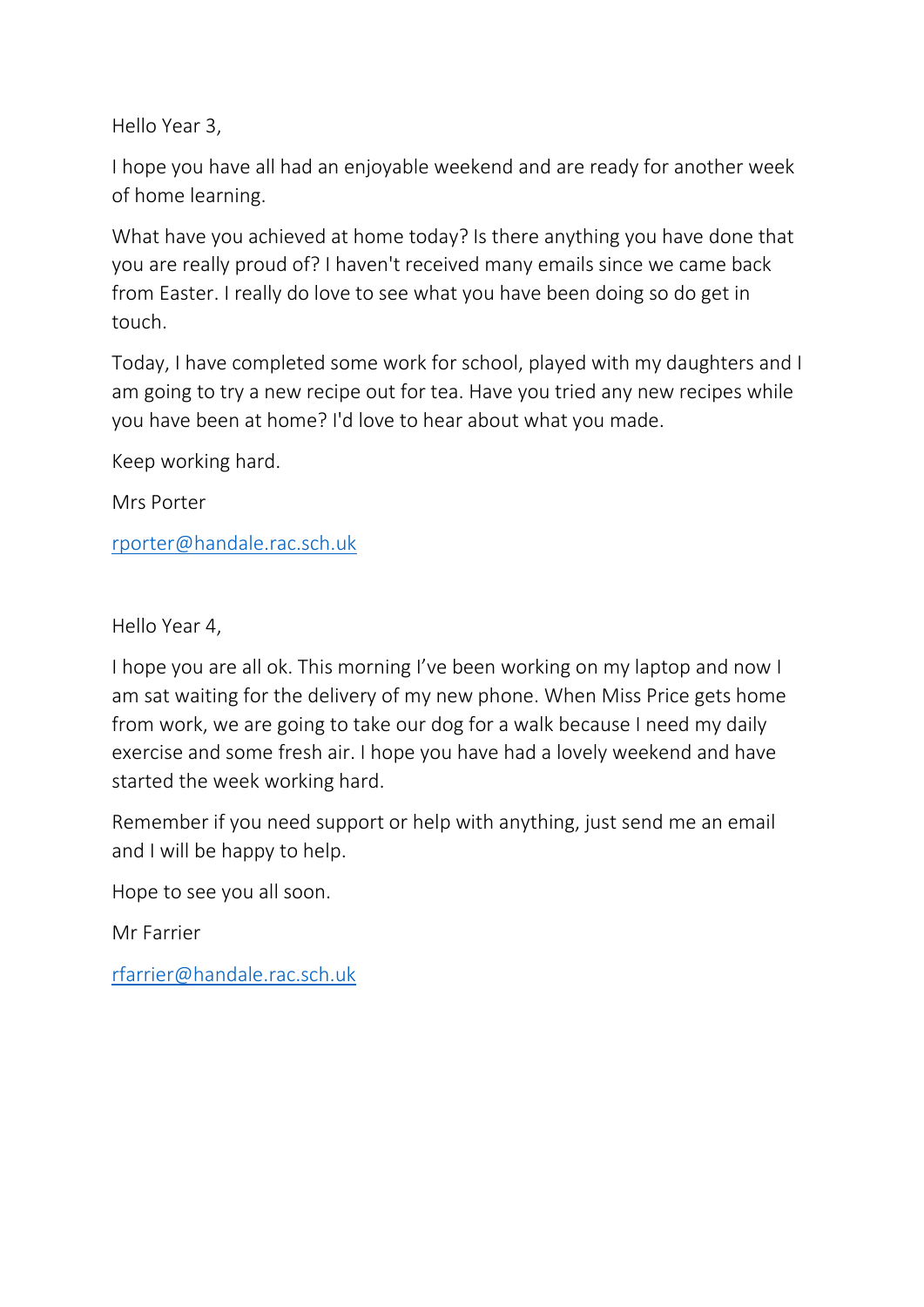## Hello Year 6

I hope that you have all had a nice weekend and that you are all well.

You only have a 4 day week this week so you get Friday off! On Friday it is a Bank Holiday which has been moved this year to celebrate the 75th anniversary of VE Day (Victory in Europe Day). This day marks the day towards the end of World War Two (WW2) when fighting against Nazi Germany in Europe came to an end. On the 8th May 1945, Prime Minister Winston Churchill made an announcement on the radio at 3pm that the war in Europe had come to an end, following Germany's surrender the day before.

Use this day to celebrate this amazing victory and look up on-line for numerous resources that you can use (for examples flags and bunting which you can decorate) to celebrate the day. You could also design and create your own.

Also Year 6, I would like to direct you towards a website called 'Pobble 365', which provides a daily picture to direct and inspire you to write. You can also access previous days pictures if the day's image doesn't appeal to you. Underneath the picture you will also find: Story Starters, Questions and Sentence Challenges to further guide and move your writing forward. This is a great resource and as promised I will continue to provide resources such as these to inspire your creativity and academic progress.

Have a look and see what you think. Feedback to me.

Continue to take very good care of yourselves and your families everyone.

Mr Emmerson

[pemmerson@handale.rac.sch.uk](mailto:pemmerson@handale.rac.sch.uk)